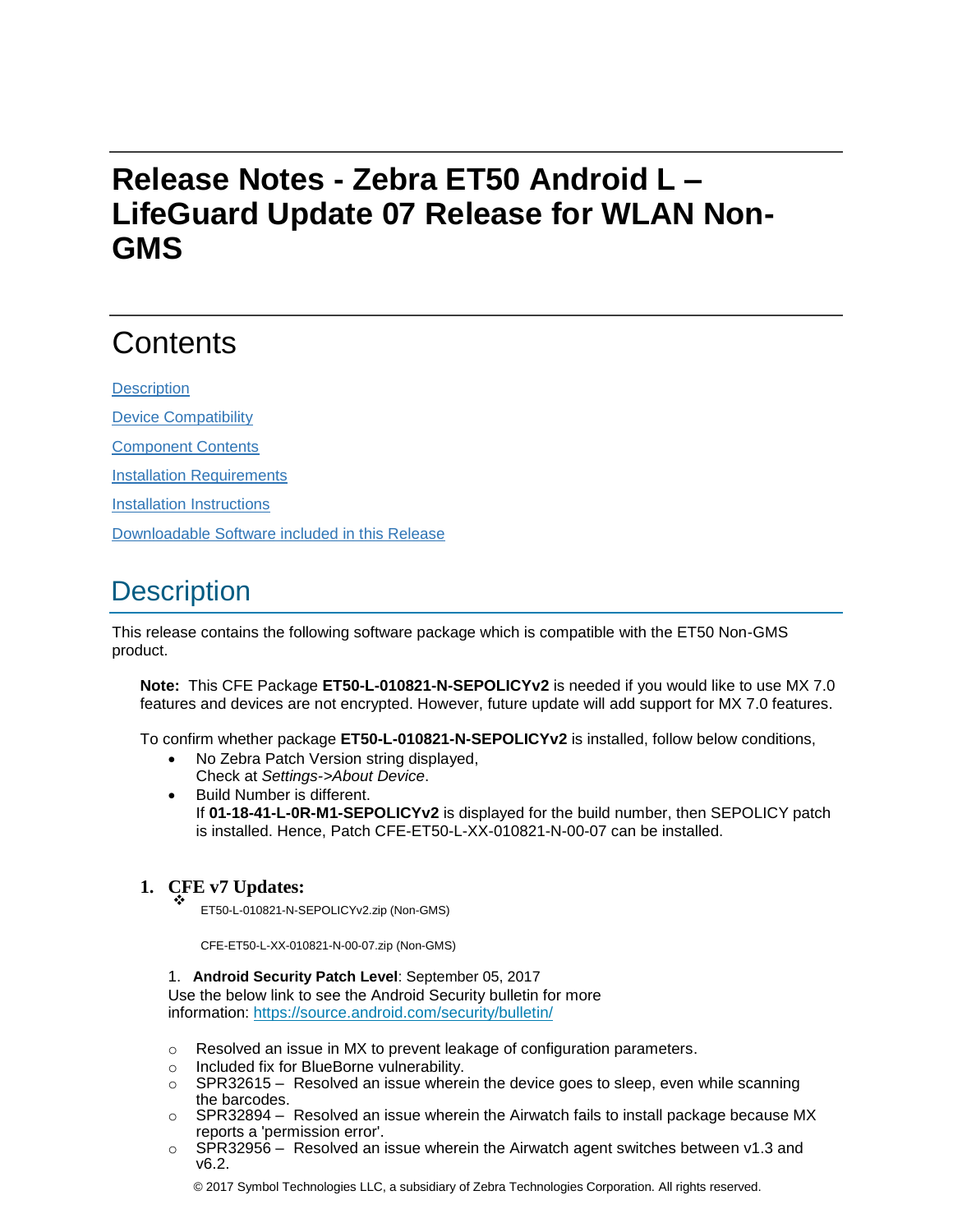#### **2. CFE v6 Updates:** ❖

CFE-ET50-L-XX-010821-N-00-06.zip (Non-GMS)

#### 1. **Android Security Patch Level**: August 05, 2017

Use the below link to see the Android Security bulletin for more information:<https://source.android.com/security/bulletin/>

- $\circ$  SPR32135 Resolved an issue wherein Settings screen does not revert to its normal state even though the locale language is changed from Arabic to English via EMDK.
- $\circ$  SPR30401 Added support to get the CFE version via MDM clients.
- $\circ$  SPR32126 Resolved an issue wherein Stock Browser gets enabled automatically after reboot even though user has disabled the app in settings.
- $\circ$  SPR32469 Resolved an issue wherein the device is setting static IP while it is connected to a network via Ethernet Cradle.
- $\circ$  SPR32546 Resolved an issue wherein the Airwatch crash is observed when the AW whitelist is configured with certain restrictions.
- o SPR32733 Added a feature to support BLE advertising.
- $\circ$  SPR32527 Resolved an issue where more than 8 Bluetooth devices were not able to pair/unpair.

#### **3. CFE v5 Updates:** ❖

CFE-ET50-L-XX-010821-N-00-05.zip (Non-GMS)

#### 1. **Android Security Patch Level**: June 05, 2017

Use the below link to see the Android Security bulletin for more information:<https://source.android.com/security/bulletin/>

- $\circ$  SPR31230 Resolved an issue wherein the wireless connection locked / dropped when SIP client is running
- $\circ$  SPR31276 Resolved an issue wherein the ping loss is observed with extremely slow web connection.
- $\circ$  SPR32188 Resolved an issue wherein device locks up during FT roaming (802.11r).
- o SPR29912 Resolved an issue wherein Certificate installation failure is observed while installing via StageNow/EMDK.
- $\circ$  SPR32008 Resolved an issue wherein the embedded carriage return gets transmitted as a space.
- $\circ$  SPR32193 Resolved an issue wherein Authentication failures were observed with EAP TLS.
- $\circ$  SPR32230 Resolved an issue wherein Authentication failures were observed due to missing user Certificates.

#### **4. CFE v4 Updates:** ❖

- CFE-ET50-L-XX-010821-N-00-04.zip (Non-GMS)
- 1. **Android Security Patch Level**: May 05, 2017

Use the below link to see the Android Security bulletin for more information:<https://source.android.com/security/bulletin/>

- $\circ$  SPR 31559 Resolved an issue wherein the WAN custom Proxy does not work with gprs manager
- $\circ$  SPR32038 Resolved an issue wherein the device wipe takes few more attempts than the configured number.
- o Added bios support for new imx175 camera module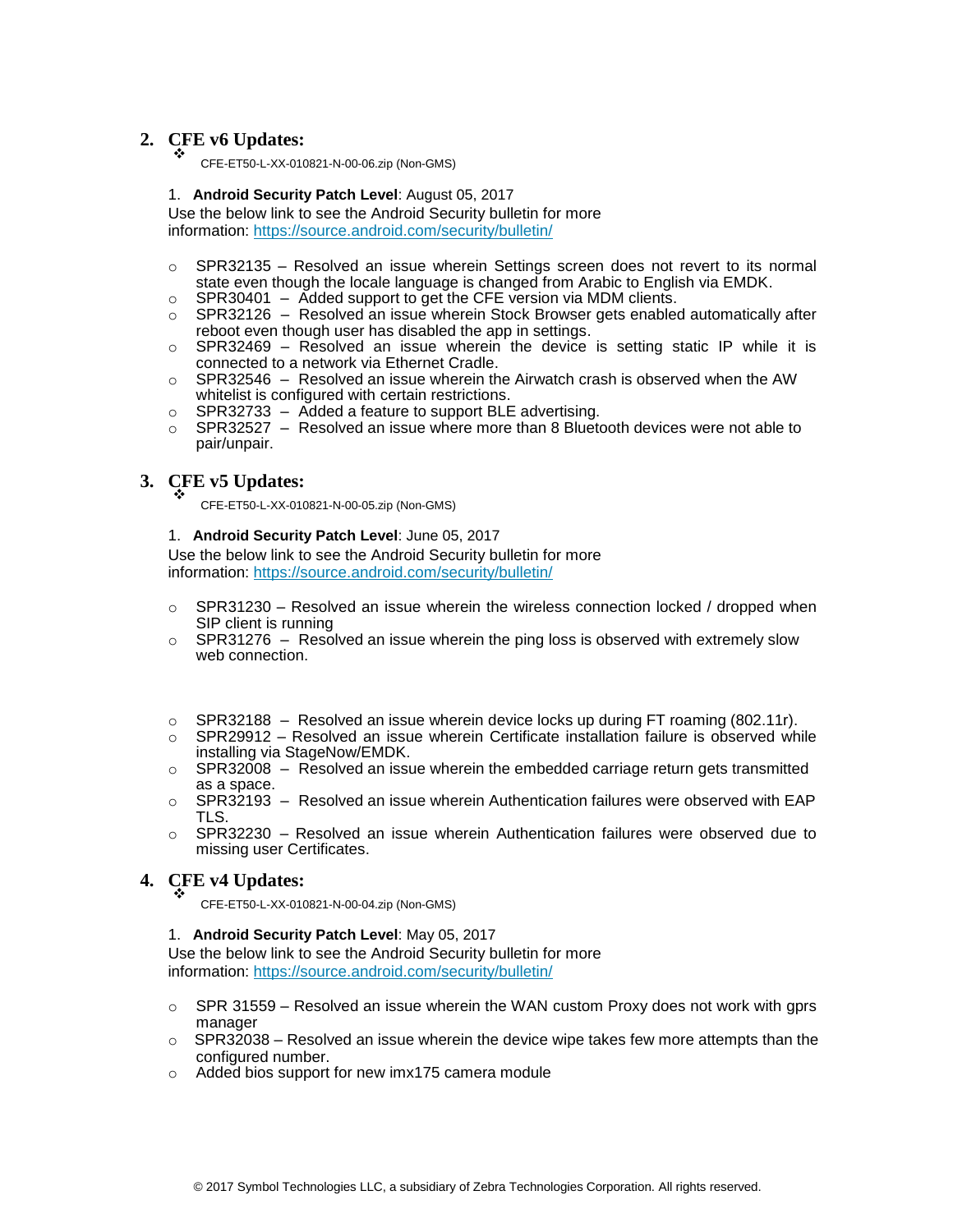#### **5. CFE v3 Updates:**

CFE-ET50-L-XX-010821-N-00-03.zip (Non-GMS)

2. **Android Security Patch Level**: April 5, 2017 Use the below link to see the Android Security bulletin for more information:<https://source.android.com/security/bulletin/>

#### **6. CFE v2 Updates:** ❖

CFE-ET50-L-XX-010821-N-00-02.zip (Non-GMS)

o SPR31598 - Included configurability option to enable/disable network monitor warning pop-up

messages.

To Disable Warning, you need to place a file namely 'networkinfo.txt' populated with content Value=false into "/enterprise/usr/" path and reboot the device for the change to apply.

To Enable Warning back (in case you had disabled it earlier) you need to place a file namely 'networkinfo.txt' populated with content Value=true into "/enterprise/usr/" path and reboot the device for the change to apply.

 $\circ$  SPR31733 - Resolved an issue wherein Wi-Fi connection switches between 2.4GHz and 5GHz band.

**7. CFE v1 Updates:**

❖

CFE-ET50-L-XX-010821-N-00-01.zip (Non-GMS)

- □ SPR30979 Fixed the issue, when the ET5x is re-docked in the cradle, USB devices are not visible
- $\circ$  SPR30992 Resolved an issue wherein the touch panel was sluggish when used with web browser or web view app.

### <span id="page-2-0"></span>Device Compatibility

This software release has been approved for Android ET50 L Non-GMS models mentioned below.

| <b>Device</b>    | <b>Operating System</b> |
|------------------|-------------------------|
| ET50PE-L15E-00US | l Android 5.1.1         |
| ET50PE-L15E-00A6 | l Android 5.1.1         |
| ET50PT-L15E-00US | Android 5.1.1           |
| ET50PT-L15E-00A6 | Android 5.1.1           |

## <span id="page-2-1"></span>Component Contents

| Component / Description     | Version                 |
|-----------------------------|-------------------------|
| <b>Product Build Number</b> | 01-18-41-L-0R-M1        |
| <b>Android Version</b>      | 5.1.1                   |
| Wi-Fi                       | FUSION_BA_3_00.0.11.017 |
| <b>MxMF</b>                 | 7.0.2.1                 |
| <b>DataWedge</b>            | 6.5.61                  |
| <b>EMDK Service</b>         | 6.6.14.914              |
| <b>StageNow</b>             | 2.8.1.1221              |

© 2017 Symbol Technologies LLC, a subsidiary of Zebra Technologies Corporation. All rights reserved.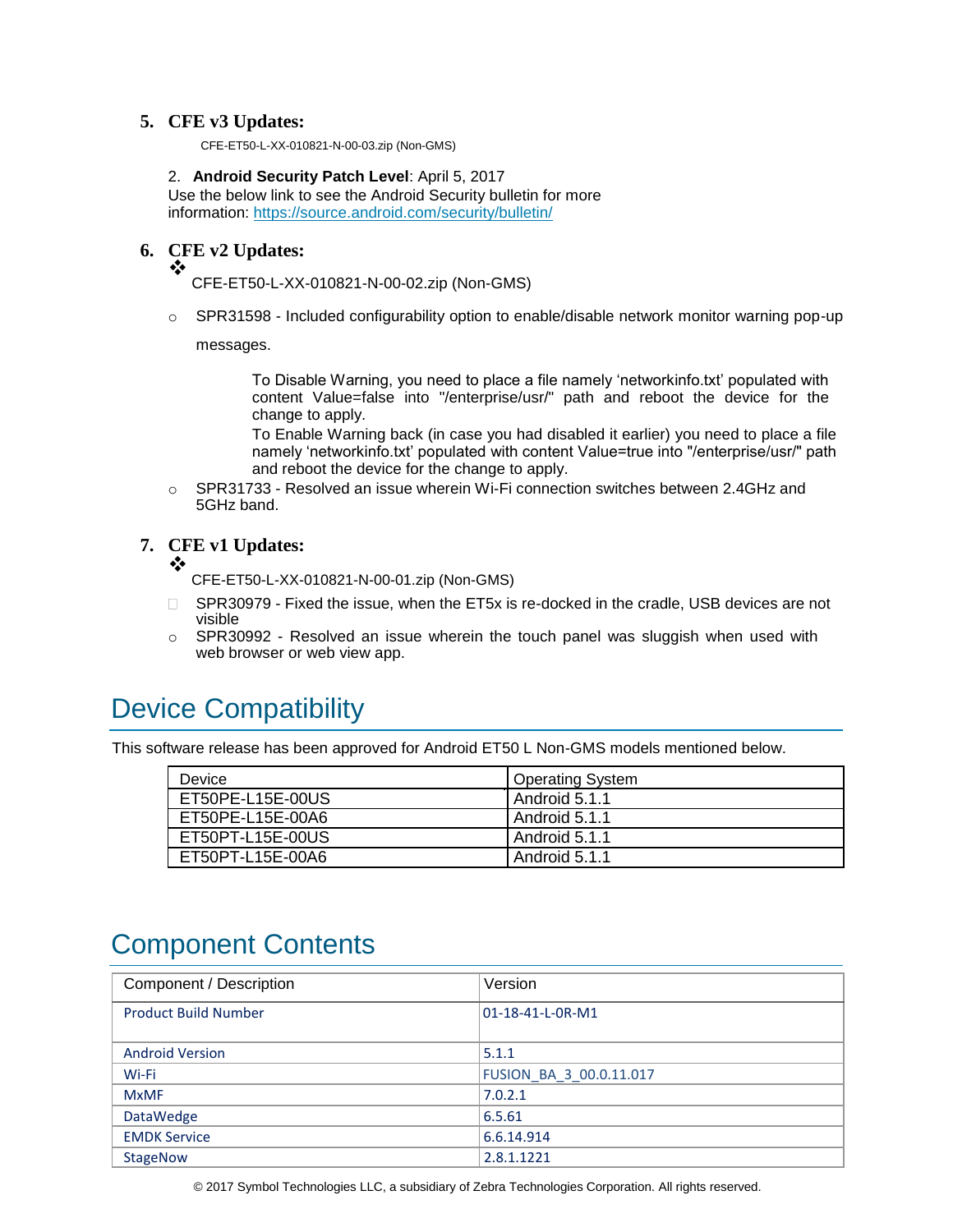## <span id="page-3-0"></span>Installation Requirements

ADB installed on the PC (including adb drivers) USB debugging turned ON (from Developer options) ET50 Non-GMS has at least: Version 01-08-21-L-0R-M1.161012 build OR Version 01-08-21-L-0R-M1 build with CFE versionX (x=1, 2…) software update

### <span id="page-3-1"></span>Installation Instructions

BEFORE UPDATING THE OS IMAGE, EXTERNAL POWER MUST BE APPLIED TO THE TERMINAL VIA USB CHARGING CABLE OR CRADLE.

PLEASE ENSURE BATTERY LEVEL IS > 30%

### **IMPORTANT NOTE:**

CFE v7 HAS BEEN RELEASED IN THIS POSTING.

CFE v7: ❖ ET50-L-010821-N-SEPOLICYv2.zip (Non-GMS)

CFE-ET50-L-XX-010821-N-00-07.zip (Non-GMS)

i. If the device has  $01-08-21-L-0R-M1.161012$  build or CFE versionX (X=1, 2...), then CFE v7 needs to be applied.

To see what Non-GMS CFE version is currently on the device, go to "Settings" and scroll down to "About tablet" and look at the "Build number".

If it displays "**01-08-21-L-0R-M1.161012**" (Non-GMS), the device has base build.

If it displays "**01-08-21-L-0R-M1**" and **Zebra patch version** shows "1", then the device is Non-GMS with CFE v1 software update.

### **CFE software update procedure for ET50:**

- 1. Connect the USB cable from your PC to the device and enable USB mass storage mode on the device.
- 2. On your PC you should see an internal and external USB mass storage drive (SD card) appears in the File Explore and copy " ET50-L-010821-N-SEPOLICYv2.zip" and " CFE-ET50-L-XX-010821-N-00-07.zip" files to any storage.
- 3. Press and hold on the device Power button, click on power off and wait until the screen is turned OFF.
- 4. Press and hold power and Vol- button.
- 5. Keep holding Vol- button and release power button.
- 6. Click on Vol+ or Vol- to navigate and press power button to select recovery mode.
- 7. Device should enter recovery mode.